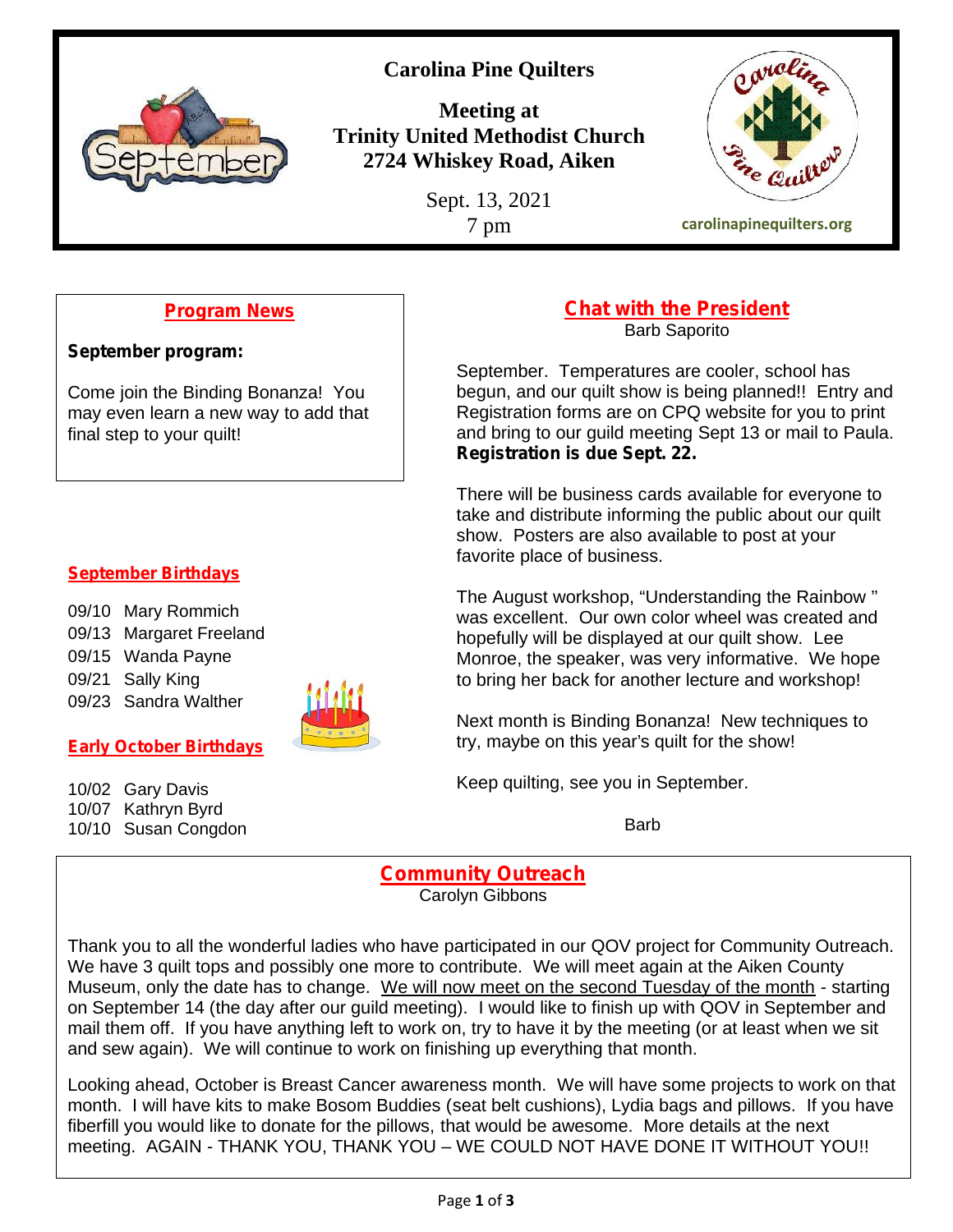# **Board Members**

**President –** Barb Saporito **Vice President –** Vacant **Secretary –** Margot Salzman **Treasurer –** Yvonne Walker **Newsletter Editor –** Karen Erickson **Webmaster –** Adela Dziekanowski

| <b>Treasurer's Report</b><br>Yvonne Walker                                        |                                                 |  |
|-----------------------------------------------------------------------------------|-------------------------------------------------|--|
| <b>Beginning Balance:</b><br>Disbursements:<br>Deposits:<br><b>Ending Balance</b> | \$5507.19<br>\$1251.16<br>\$375.00<br>\$4631.03 |  |



**CPQ 2021 Quilt Show**

Aiken County Historical Museum November 2 – 20, 2021

**Registration forms and fees are due Sept. 22, 2021**. Mail to Paula Brown or bring to Sept. 13 quilt guild meeting.

Quilt Take-In at the Museum: Sunday, Oct. 24 from 2-5 pm and Monday, Oct. 25 from 11 am to 2 pm.

Quilt Judging: Quilts will be judged on Wednesday, Oct. 27.

Quilt Take Down: Sunday, Nov. 21 at 2pm.

Quilt Pick-Up will be **1 day only**: Sunday, Nov. 21 from  $3:30 - 5$  pm.

There will be NO reception at the museum this year.

## **Committees**

| <b>Community Outreach:</b> |
|----------------------------|
| <b>Comfort Quilts:</b>     |
| Hospitality:               |
| <b>Membership:</b>         |
| <b>Quilt Show</b> :        |
|                            |

**Carolyn Gibbons** Doris Leidheiser **Linda McCloskey Membership**: Adela Dziekanowski Vacant

I am interested in someone who will hand quilt 12 embroidered quilt blocks that have been sewn together for a quilt top. I can be reached @ 803- 649- 9897.

Carol Vincent

lducar@bellsouth.net



North and South Carolina Shop Hop October and November 2021 www.AllCarolinasShopHop.com

Over 60 stores participating